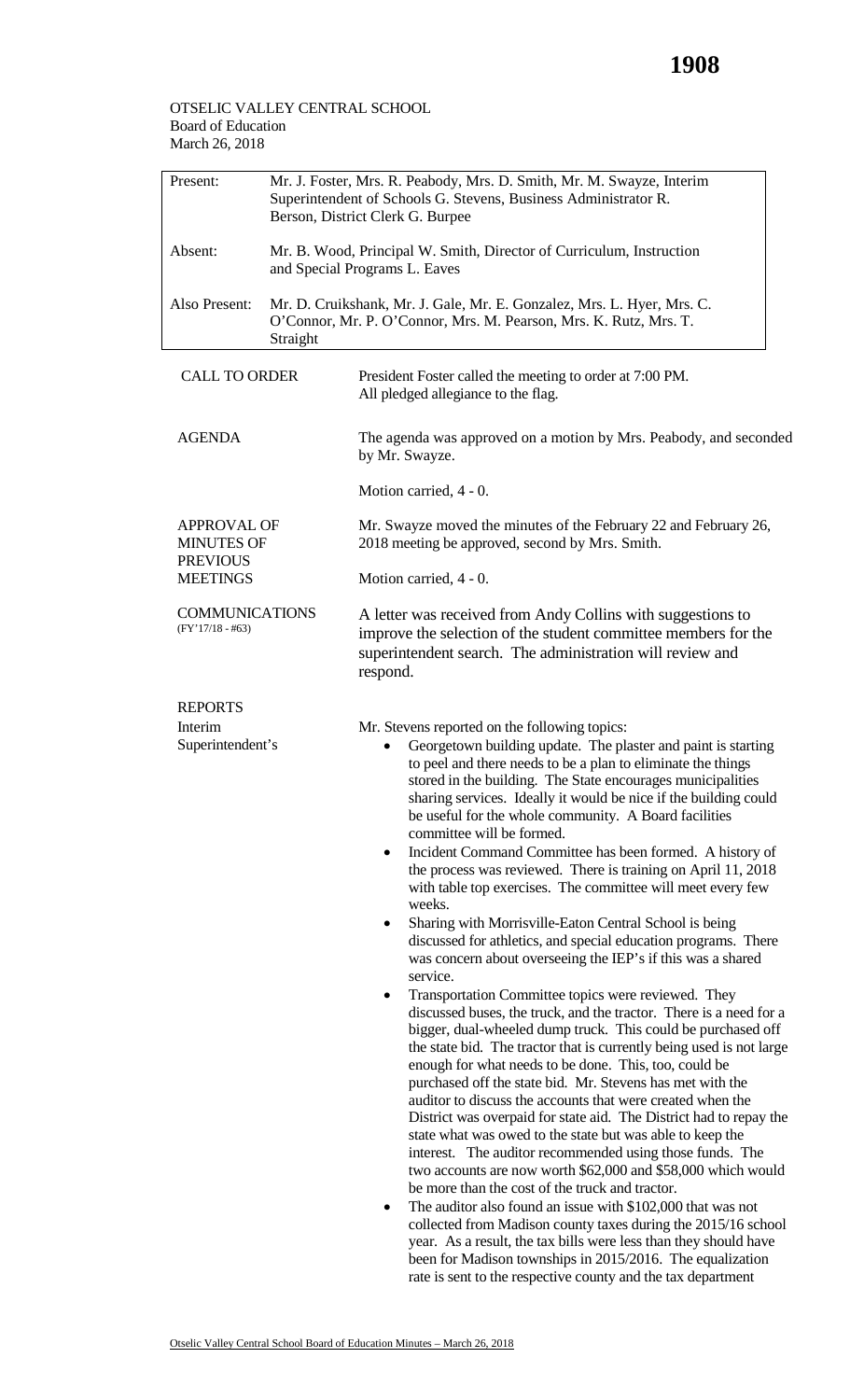| $(FY'17/18 - # 64)$                                                   | bases the tax rate on that. In light of this error, BOCES will<br>allow the district to cancel the service effective April 1, 2018<br>and not be billed for the remaining three months. Members<br>asked if there was any recourse. Mr. Stevens said there is not.<br>There is a landlocked twelve acre wood parcel adjacent to the<br>٠<br>District. The right-of-way to the property goes right through<br>the school athletic fields. Discussion ensued of the positives<br>and negatives of the District purchasing the property.<br>The proposed budget at this point shows a 2.5% increase with a<br>٠<br>levy increase of 1.29%.<br>Update on the Superintendent search; there are currently four<br>٠<br>applicants.<br>Morrisville Eaton school contacted Mr. Stevens with breach of<br>٠<br>confidentially pertaining to a FOIL request they received. They<br>were asked to provide the number of students who receive free<br>and reduced meals. Three Otselic Valley families were<br>included in that number due to their addresses. A letter will be<br>sent to those affected.<br>The transportation report was previously distributed.<br>٠ |
|-----------------------------------------------------------------------|--------------------------------------------------------------------------------------------------------------------------------------------------------------------------------------------------------------------------------------------------------------------------------------------------------------------------------------------------------------------------------------------------------------------------------------------------------------------------------------------------------------------------------------------------------------------------------------------------------------------------------------------------------------------------------------------------------------------------------------------------------------------------------------------------------------------------------------------------------------------------------------------------------------------------------------------------------------------------------------------------------------------------------------------------------------------------------------------------------------------------------------------------------------|
| Principal's                                                           | Mr. Stevens reported for Mr. Smith on the following:<br>The Spring Musical was a great success.<br>The seats have been completely removed from the MPR. That<br>٠<br>space can now be used as gym space for afterschool practices.<br>The junior class hosted a St. Patrick's Day dance which was<br>٠<br>enjoyed by many students. Thanks go out to the parents who<br>volunteered to chaperone as well as the staff who made the<br>event possible.                                                                                                                                                                                                                                                                                                                                                                                                                                                                                                                                                                                                                                                                                                        |
| Director of Curriculum,<br><b>Instruction and Special</b><br>Programs | No further details or questions to her submitted reports.                                                                                                                                                                                                                                                                                                                                                                                                                                                                                                                                                                                                                                                                                                                                                                                                                                                                                                                                                                                                                                                                                                    |
| <b>Business Administrator</b>                                         | Mr. Berson reported on the following:<br>• Financial reports were previously distributed<br>The internal claim audit was previously distributed.<br>The results of the Questar BOCES audit have not been<br>received yet.<br>As reported earlier, the seating project in the MPR is on<br>schedule. Work will begin on May 9 <sup>th</sup> for the sound<br>system in the MPR and will be done by the time of the<br>concert.<br>Bids are due on April $10th$ for the 100K outlay project<br>٠<br>which is for window replacement and air conditioning.                                                                                                                                                                                                                                                                                                                                                                                                                                                                                                                                                                                                      |
| <b>Committee Reports</b>                                              | The finance committee has been meeting regularly. Mr.<br>Berson gave an update of the projected tax cap which is<br>now 1.29% compared to a negative number last meeting.<br>Everything is in place and corrections made. A budget-<br>to-budget comparison will be given at the next meeting.<br>The Shared Decision Making Team discussed possible<br>items for a capital project.<br>The transportation committee discussed buses, truck, and<br>٠<br>tractor. It was suggested to get a 1-ton truck.                                                                                                                                                                                                                                                                                                                                                                                                                                                                                                                                                                                                                                                     |
| Board Member's                                                        | Mrs. Peabody reported that diligence in maintenance is<br>needed if a new truck and tractor are purchased.<br>Mr. Swayze asked that the transportation report not be<br>hand written. It is difficult to read.<br>Mr. Swayze thanked the District for tribute to Stanley<br>$\bullet$<br>Hartwell.<br>Mrs. Burpee pointed out that documents regarding the<br>٠<br>BOCES vote were at their seats.<br>The website needs to be updated to reflect Mr. Smith as<br>٠<br>the DASA Coordinator.                                                                                                                                                                                                                                                                                                                                                                                                                                                                                                                                                                                                                                                                  |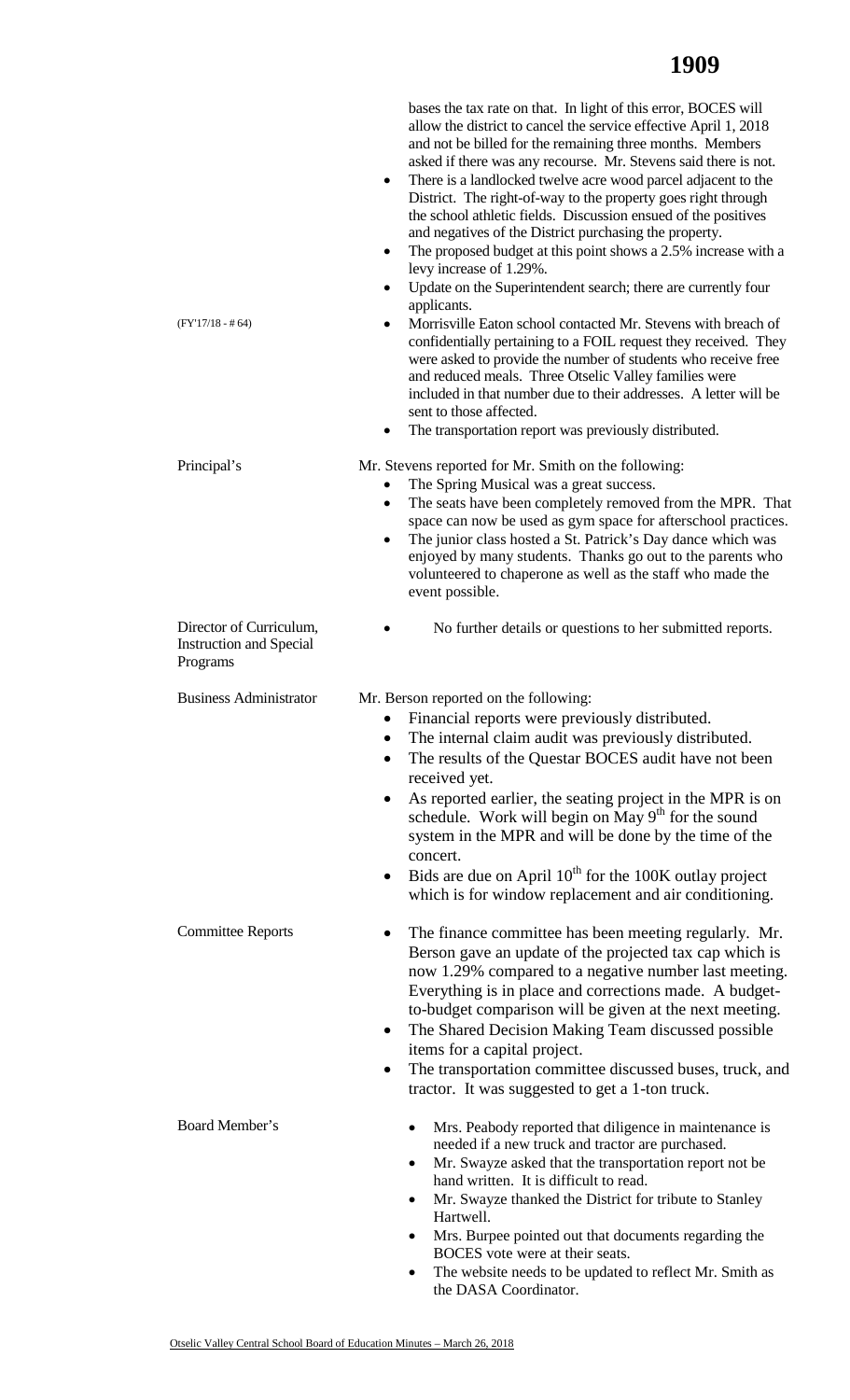| PUBLIC COMMENT                                                                                      | Mr. Cruikshank said the Georgetown Building/bus garage<br>٠<br>debacle is a good lesson on why transparency is important.<br>Mrs. Pearson suggested a letter to the students who spoke up<br>$\bullet$<br>about the threat should be sent as well as to their parents. Mr.<br>O'Connor said that should wait until the case is adjudicated.<br>Mr. O'Connor is concerned about the "retreat" meeting.<br>٠<br>Mrs. O'Connor had a question about a 12:1:1 special education<br>$\bullet$<br>class if there is a share with Morrisville-Eaton CSD. |                                                                                                                                                                                                     |  |
|-----------------------------------------------------------------------------------------------------|---------------------------------------------------------------------------------------------------------------------------------------------------------------------------------------------------------------------------------------------------------------------------------------------------------------------------------------------------------------------------------------------------------------------------------------------------------------------------------------------------------------------------------------------------|-----------------------------------------------------------------------------------------------------------------------------------------------------------------------------------------------------|--|
| <b>REPORTS</b><br><b>Financial Reports</b><br>$(FY'17/18 - #66)$                                    |                                                                                                                                                                                                                                                                                                                                                                                                                                                                                                                                                   | Motion by Mrs. Smith, to accept the February financial reports as<br>presented which includes the Internal Claims Audit Reports as well as<br>the Student Activity Report. Second by Mrs. Peabody.  |  |
|                                                                                                     | Motion carried, 4-0.                                                                                                                                                                                                                                                                                                                                                                                                                                                                                                                              |                                                                                                                                                                                                     |  |
| <b>UNFINISHED</b><br><b>BUSINESS</b>                                                                | None at this time.                                                                                                                                                                                                                                                                                                                                                                                                                                                                                                                                |                                                                                                                                                                                                     |  |
| <b>NEW BUSINESS</b><br>Personnel<br>Recommendations                                                 | Motion by Mr. Swayze, upon the recommendation of the Interim<br>Superintendent of Schools, to accept the following personnel<br>recommendations:                                                                                                                                                                                                                                                                                                                                                                                                  |                                                                                                                                                                                                     |  |
|                                                                                                     | <b>Michael Gast</b>                                                                                                                                                                                                                                                                                                                                                                                                                                                                                                                               | Conditional appointment pending clearance<br>from the State Education Department as a<br>substitute food service helper                                                                             |  |
|                                                                                                     | Jean Howard                                                                                                                                                                                                                                                                                                                                                                                                                                                                                                                                       | Conditional appointment pending clearance<br>from the State Education Department as a<br>substitute school nurse                                                                                    |  |
|                                                                                                     | William<br>Remillard                                                                                                                                                                                                                                                                                                                                                                                                                                                                                                                              | Appointment as a school volunteer to help<br>with the modified baseball program                                                                                                                     |  |
|                                                                                                     | Cynthia Neal                                                                                                                                                                                                                                                                                                                                                                                                                                                                                                                                      | Retirement Resignation as an elementary<br>and music teacher, effective June 30, 2018                                                                                                               |  |
|                                                                                                     | Second by Mr. Foster.                                                                                                                                                                                                                                                                                                                                                                                                                                                                                                                             |                                                                                                                                                                                                     |  |
|                                                                                                     | Motion carried, 4 - 0.                                                                                                                                                                                                                                                                                                                                                                                                                                                                                                                            |                                                                                                                                                                                                     |  |
| Committee on<br><b>Special Education</b><br>Recommendations                                         |                                                                                                                                                                                                                                                                                                                                                                                                                                                                                                                                                   | Motion by Mrs. Peabody, to accept the recommendations from the<br>Committee on Special Education from the meetings on March 8,<br>March 15, and March 20, 2018. Second by Mrs. Smith.               |  |
|                                                                                                     | Motion carried, 5 - 0.                                                                                                                                                                                                                                                                                                                                                                                                                                                                                                                            |                                                                                                                                                                                                     |  |
| Authorizing<br>Referendum for                                                                       | Motion by Mrs. Peabody, upon the recommendation of the Interim<br>Superintendent of Schools, to adopt the following resolution:                                                                                                                                                                                                                                                                                                                                                                                                                   |                                                                                                                                                                                                     |  |
| Appointment of a<br>Student<br>Representative to<br><b>Board of Education</b><br>$(FY'17/18 - #67)$ | WHEREAS, the Board of Education for the Otselic Valley<br>Central School District has considered the addition of an ex-<br>officio non-voting student representative member to the Board to<br>provide for student participation; and                                                                                                                                                                                                                                                                                                             |                                                                                                                                                                                                     |  |
|                                                                                                     | now, therefore, it is hereby                                                                                                                                                                                                                                                                                                                                                                                                                                                                                                                      | WHEREAS, the New York Education Law Section 1804(12)<br>provides that the process for adding such a student representative<br>requires that the question be first submitted to the district voters; |  |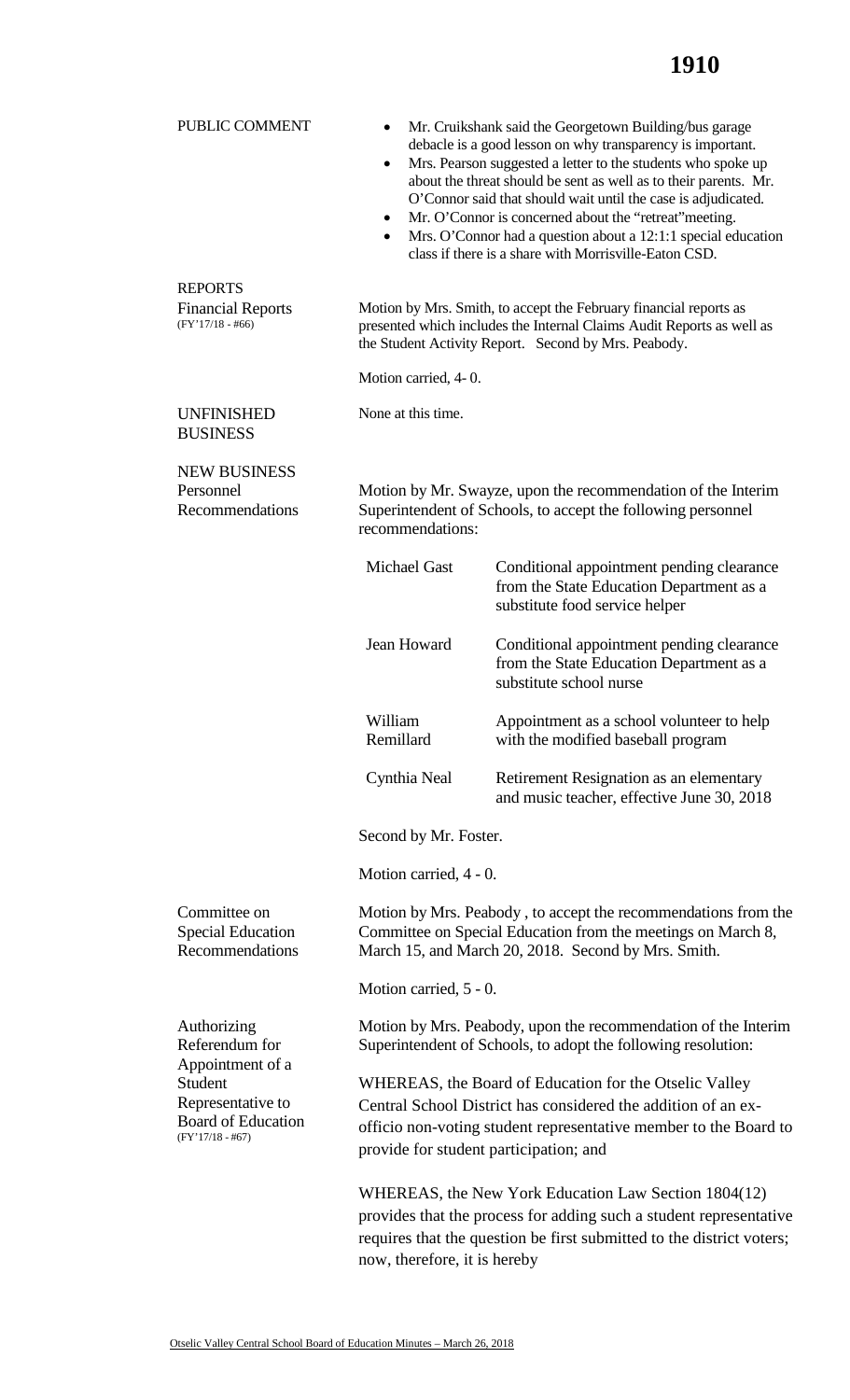RESOLVED, that the following question shall be placed on the ballot at the next annual district budget vote to be held May 15, 2018:

*"Shall the Otselic Valley Central School District allow a high school student to serve on the Board of Education as an exofficio non-voting member, as provided in Education Law Section 1804?"* 

and, be it further

RESOLVED, that all notices issued for the annual district budget vote shall include notice of the question placed on the ballot, as same may be required by law.

 $\text{Date}^{\star}$ March 26, 2018

Second by Mrs. Smith.

Motion carried, 4 - 0.

2018 Notice of Annual Budget Hearing, Budget Vote and Board Member Election (FY'17/18 - #68)

 (FY'17/18 - #69) Updated Safety Plan

Purchase of Technology Equipment  $(FY'17/18 - #70)$ 

 Motion by Mr. Swayze, upon the recommendation of the Interim Superintendent of Schools, to adopt the 2018 Notice of Annual Budget Hearing, Budget Vote and Board Member Election to be published four times before the District vote on May 15, 2018. Second by Mr. Foster.

Motion carried, 4 - 0.

Motion by Mrs. Smith, upon the recommendation of the Interim Superintendent of Schools, to adopt the updated Safety Plan Second by Mr. Swayze.

Motion carried, 4 - 0.

 Motion by Mr. Swayze, upon the recommendation of the Interim Superintendent of Schools, to adopt the following resolution:

 Network Support service (610) require additional technology WHEREAS the Instructional Technology Service (557) and the equipment to the currently available equipment:

 finance the cost of the additional equipment on a Four (4) year WHEREAS the Otselic Valley Central School District wishes to installment schedule; the Broome-Tioga BOCES is hereby authorized to expend annually, on behalf of the Otselic Valley Central School District and in conjunction with the NSS services, funds to acquire the following equipment:

- 1 Canon imageRUNNER ADVANCE 4525i
- 1 Canon imageRUNNER ADVANCE 400iF
- 2 Canon imageRUNNER ADVANCE 6555i
- Total Purchase Price: \$39,000.00  $\overline{a}$ **Total Costs:** 1 Canon imageRUNNER ADVANCE C3530i Estimated Financing Costs: 2,770.52 \$41,770.52

ESTIMATED INSTALLMENT PAYMENT SCHEDULE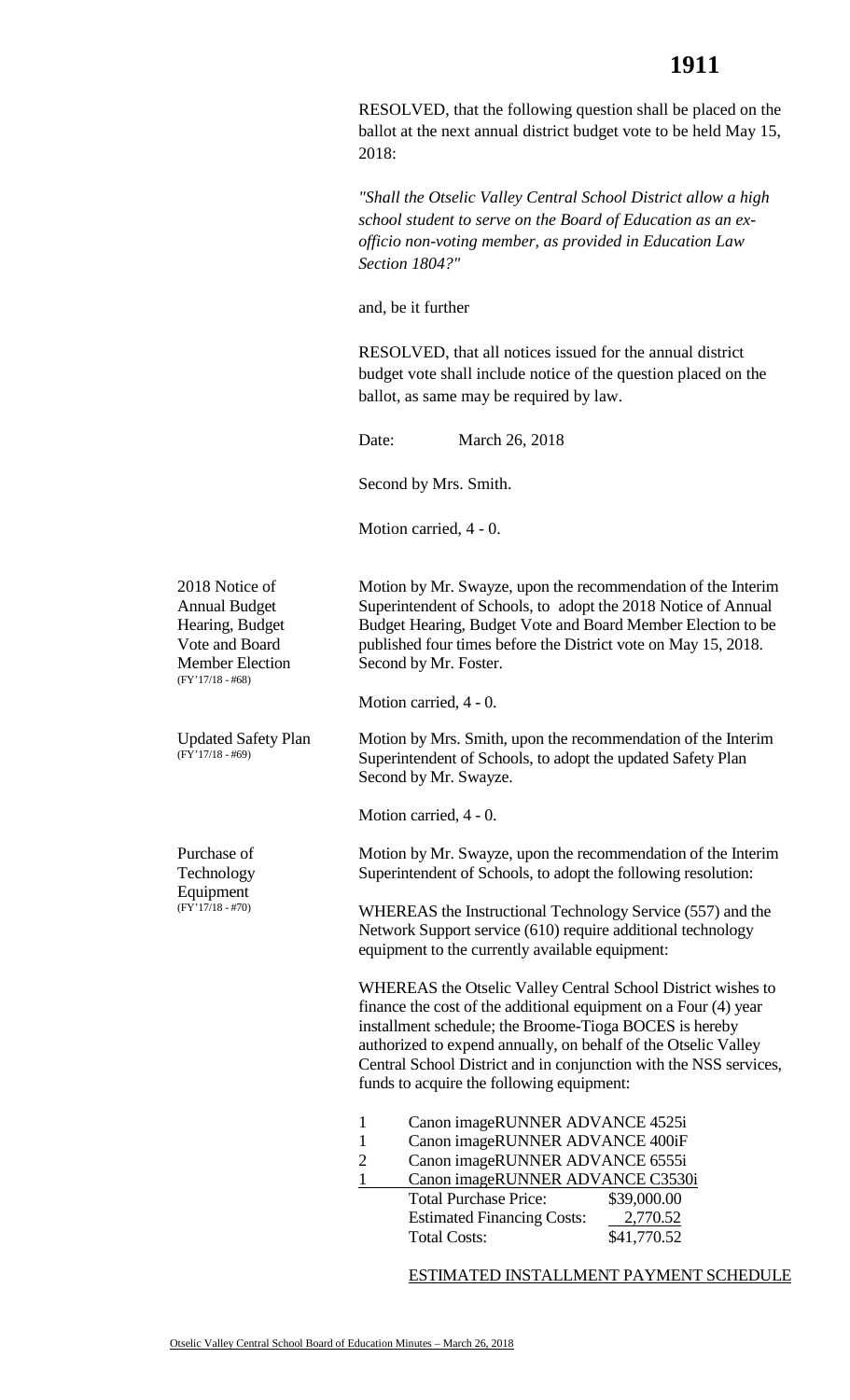## **1912**

| 2018-2019 | Year 1 | 10,442.63   |
|-----------|--------|-------------|
| 2019-2020 | Year 2 | 10,442.63   |
| 2020-2021 | Year 3 | 10,442.63   |
| 2021-2022 | Year 4 | 10,442.63   |
| Total:    |        | \$41,770.52 |

 The payment schedule above is based on the estimated interest rate of 4.5%. The annual payment amount may fluctuate depending on the actual rate assigned 3-7 days prior to the funding date. The interest rate will not exceed 5% and the payment amount will not exceed \$10, 519.00. Second by Mr. Foster.

Motion carried, 4 - 0.

| <b>Terminate DCMO</b><br><b>BOCES</b> Central<br><b>Business Office</b><br><b>Shared Business</b><br><b>Official Service</b> | Motion by Mr. Foster, upon the recommendation of the Interim<br>Superintendent of Schools, to terminate the DCMO BOCES<br>Central Business Office Shared Business Official service, effective<br>April 1, 2018. Second by Mrs. Peabody.<br>Motion carried, 4 - 0.                                                                                                                                                                                                                                                                                                                                                  |
|------------------------------------------------------------------------------------------------------------------------------|--------------------------------------------------------------------------------------------------------------------------------------------------------------------------------------------------------------------------------------------------------------------------------------------------------------------------------------------------------------------------------------------------------------------------------------------------------------------------------------------------------------------------------------------------------------------------------------------------------------------|
|                                                                                                                              |                                                                                                                                                                                                                                                                                                                                                                                                                                                                                                                                                                                                                    |
| <b>Intent to Lease Buses</b><br>for the 2019-2020<br><b>School Year</b>                                                      | Motion by Mr. Foster, upon the recommendation of the Interim<br>Superintendent of Schools, to adopt the following resolution:                                                                                                                                                                                                                                                                                                                                                                                                                                                                                      |
| $(FY'17/18 - #71)$                                                                                                           | The Board of Education of the Otselic Valley Central School<br>district intends to lease seven (7) 66-passenger buses and sell one<br>(1) 66-passenger bus in trade to Matthews Bus for the 2019-2020<br>school year at the prices quoted at the March 15, 2018<br>Transportation Committee meeting pending a positive vote on the<br>bus lease proposition at the May, 2019 District vote.                                                                                                                                                                                                                        |
|                                                                                                                              | Second by Mr. Swayze.                                                                                                                                                                                                                                                                                                                                                                                                                                                                                                                                                                                              |
|                                                                                                                              | Motion carried, 4 - 0.                                                                                                                                                                                                                                                                                                                                                                                                                                                                                                                                                                                             |
| <b>Public Comment</b>                                                                                                        | A question was raised as to when the community portion of the<br>٠<br>superintendent search interview process was. It is at 5:30 PM on<br>May 7 and May 8, 2018<br>Mrs. Smith asked if the initial Board interview could be changed<br>$\bullet$<br>to April 24 and 25.<br>Mr. Swayze remarked about transparency.<br>Mrs. Peabody asked about the minutes of the retreat<br>٠<br>Mrs. Peabody wants her Board packet so she has ample to time<br>$\bullet$<br>to review the documents.<br>Mrs. Peabody suggested that the safety plan needs to brought to<br>٠<br>a safety and facilities meeting to be reviewed. |
| <b>Executive Session</b>                                                                                                     | Motion by Mrs. Peabody to enter executive session at 9:01 PM for the<br>purpose of a particular student issue, second by Mr. Foster.                                                                                                                                                                                                                                                                                                                                                                                                                                                                               |
|                                                                                                                              | Motion carried, 4 - 0.                                                                                                                                                                                                                                                                                                                                                                                                                                                                                                                                                                                             |
| <b>Open Session</b>                                                                                                          | Motion by Mr. Foster, to resume open session at 9:02 PM, second by Mr.<br>Swayze.                                                                                                                                                                                                                                                                                                                                                                                                                                                                                                                                  |
|                                                                                                                              | Motion carried, 4 - 0.                                                                                                                                                                                                                                                                                                                                                                                                                                                                                                                                                                                             |
| Appointment of a<br><b>Modified Baseball</b><br>Coach                                                                        | Motion by Mrs. Peabody, upon the recommendation of the Interim<br>Superintendent of Schools, to appoint Edward Gonzalez, 1585 State Hwy<br>26, South Otselic NY 13155, as the modified baseball coach for the<br>2018 season. Second by Mr. Foster.                                                                                                                                                                                                                                                                                                                                                                |